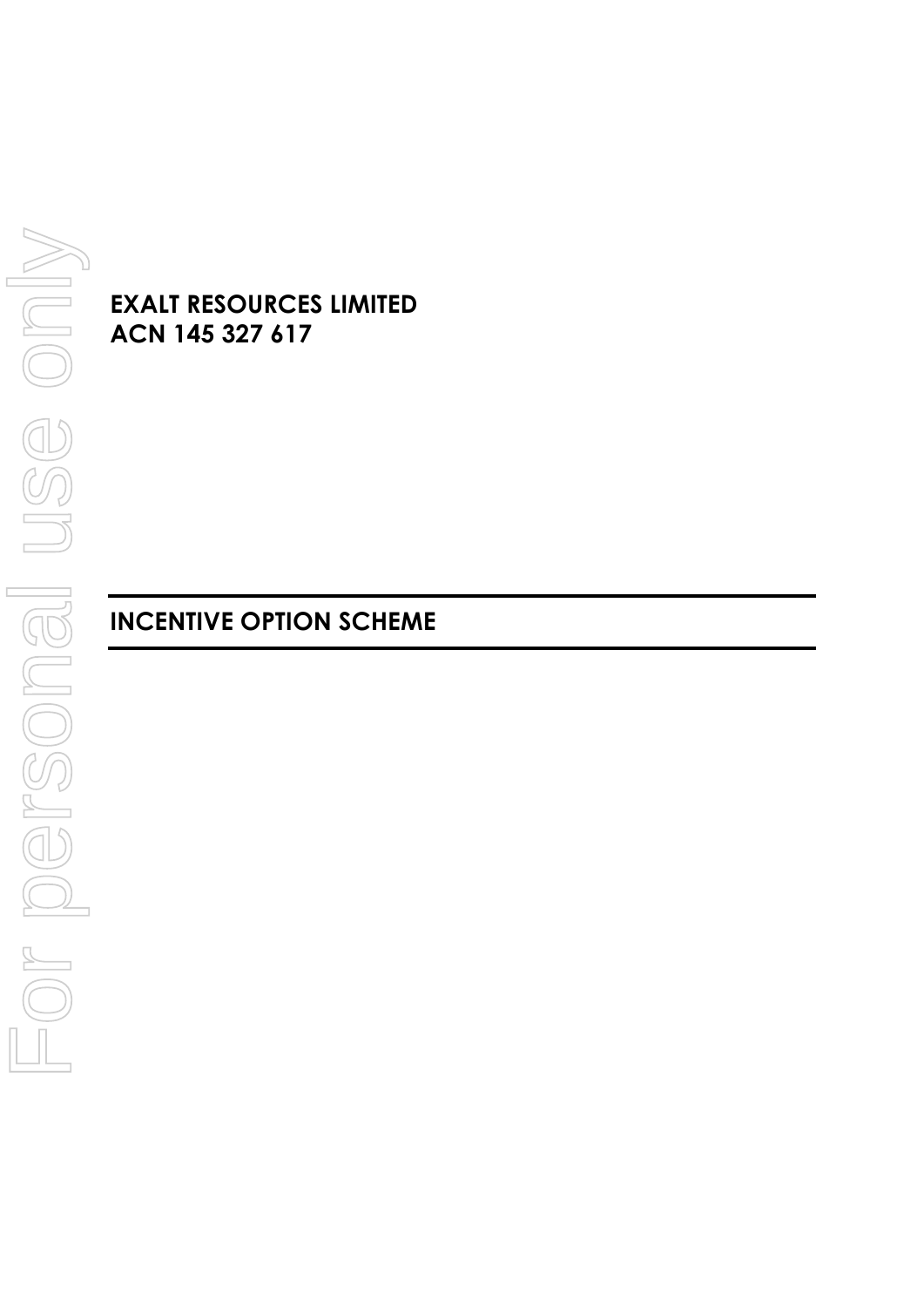The Directors are empowered to operate the Exalt Resources Limited Incentive Option Scheme (**Scheme**) on the following terms and in accordance with the Listing Rules of ASX:

#### **1. DEFINITIONS AND INTERPRETATION**

#### **1.1 Definitions**

For the purposes of the Scheme, the following words have the following meanings:

**Associate** has the meaning given to that term in Section 12(2) of the Corporations Act.

#### **Associated Body Corporate** means:

- (a) a related body corporate (as defined in the Corporations Act) of the Company;
- (b) a body corporate which has an entitlement to not less than 20% of the voting Shares of the Company; and
- (c) a body corporate in which the Company has an entitlement to not less than 20% of the voting shares.

**ASX** means ASX Limited.

**Board** means the board of directors of the Company.

**Business Day** means those days other than a Saturday, Sunday, New Year's Day, Australia Day, Good Friday, Easter Monday, Anzac Day, Christmas Day, Boxing Day and any other day which the ASX shall declare and publish is not a business day.

**Ceasing Date** has the meaning given in Rule [7.5.](#page-7-0)

**Ceasing Event** has the meaning given in Rule [7.6.](#page-7-1)

**Class Order** means ASIC Class Order 03/184 (or any amendment to or replacement of that Class Order).

**Company** means Exalt Resources Limited.

**Corporations Act** means the Corporations Act 2001 (Cth), as amended from time to time.

**Directors** means the directors of the Company.

**Eligible Participant** means full or part time employees, directors and consultants of the Company or an Associated Body Corporate.

**Exercise Condition** means in respect of an Option, any condition set out in the Offer which must be satisfied before that Option can be exercised or any other restriction on exercise of that Option specified in the Offer or in these Rules.

**First Quotation** means the day on which Shares are first quoted on the official list of ASX.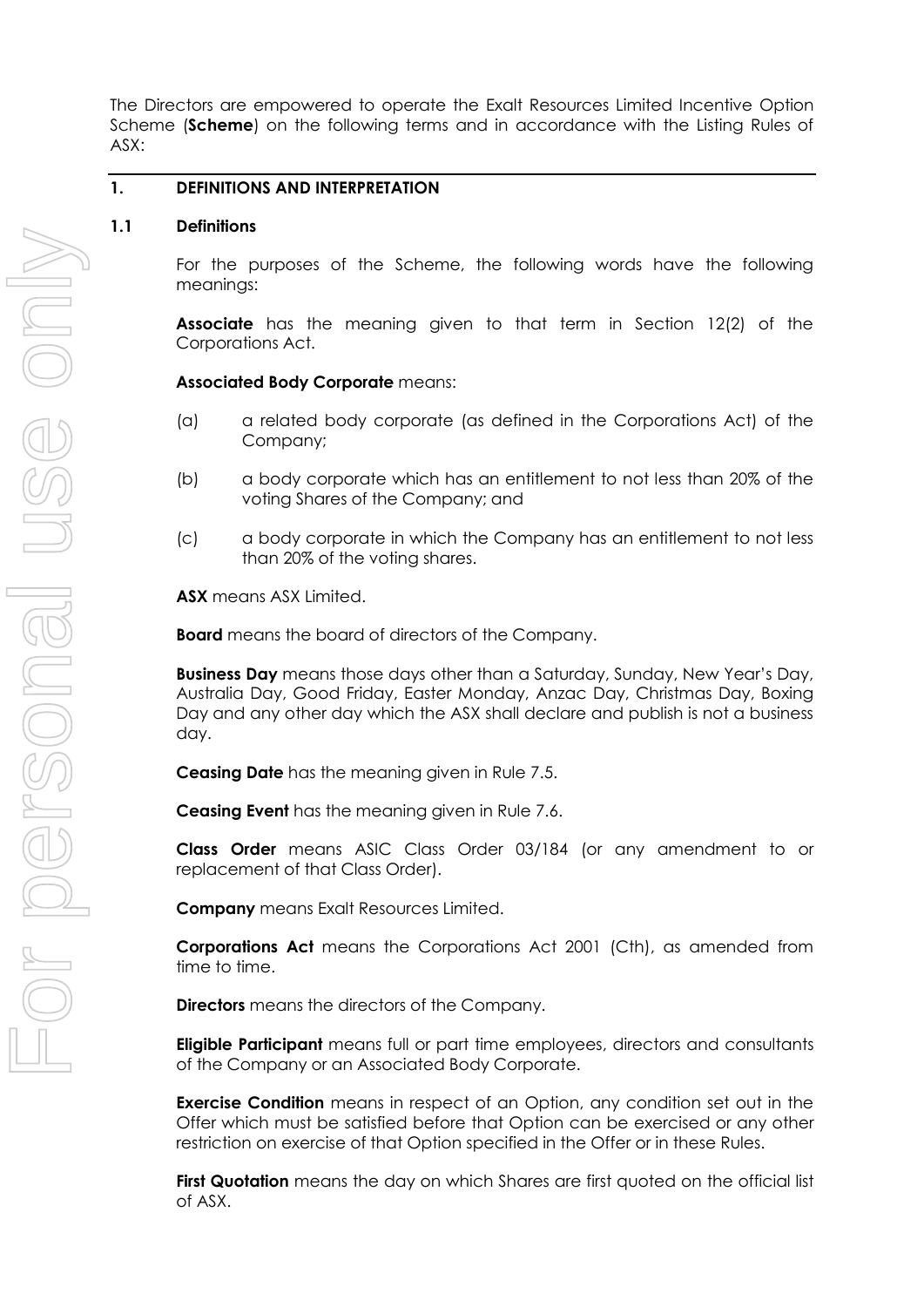**Group** means the Company or an Associated Body Corporate.

**Income Tax Assessment Act** means the Income Tax Assessment Act 1936 (Cth) or the Income Tax Assessment Act 1997 (Cth) as appropriate.

**Lapsing Date** means, in respect of an Option, the date which is two (2) years after the date of the grant of that Option, or such other date as the Board determines in its discretion with respect to that Option at the time of the grant of that Option.

**Listing Rules** means the official listing rules of ASX as amended from time to time.

**Offer** means an offer made to an Eligible Participant to subscribe for one or more Options under the Scheme.

**Offer Document** means an offer document in substantially the same form as set out in Schedule 2, or such other form as prescribed by the Corporations Act or the Class Order.

**Option** means an option granted pursuant to these Rules to subscribe for one Share upon and subject to the terms of these Rules and the terms of the Offer.

**Option Exercise Price** means the exercise price of an Option, as determined in accordance with clause [6.1.](#page-5-0)

**Marketable Parcel** has the meaning given to that term in the Listing Rules.

**Participant** means an Eligible Participant to whom Options have been granted under the Scheme, or if Rule [5.4](#page-5-1) applies, an Associate of the Eligible Participant to whom Options have been granted under the Scheme.

**Permanently Disabled** means, in relation to a Participant, a Participant who is deemed, at the discretion of the Board, to be totally and permanently disabled.

#### **Relevant Person** means:

- (a) in respect of an Eligible Participant, that person; and
- (b) in respect of a Nominee of an Eligible Participant being a permitted Nominee under Rule [5.4,](#page-5-1) that Eligible Participant.

**Rules** means the rules of the Scheme set out in this document.

**Scheme** means the scheme established in accordance with these Rules.

**Share** means a fully paid ordinary share in the Company.

**Shareholder** means a holder of Shares.

#### **Trigger Event** means:

- (a) the despatch of a notice of meeting to consider a scheme of arrangement between the Company and its creditors or members or any class thereof pursuant to section 411 of the Corporations Act;
- (b) the announcement of a takeover bid or receipt by the Company of a bidder's statement in respect of the Company; or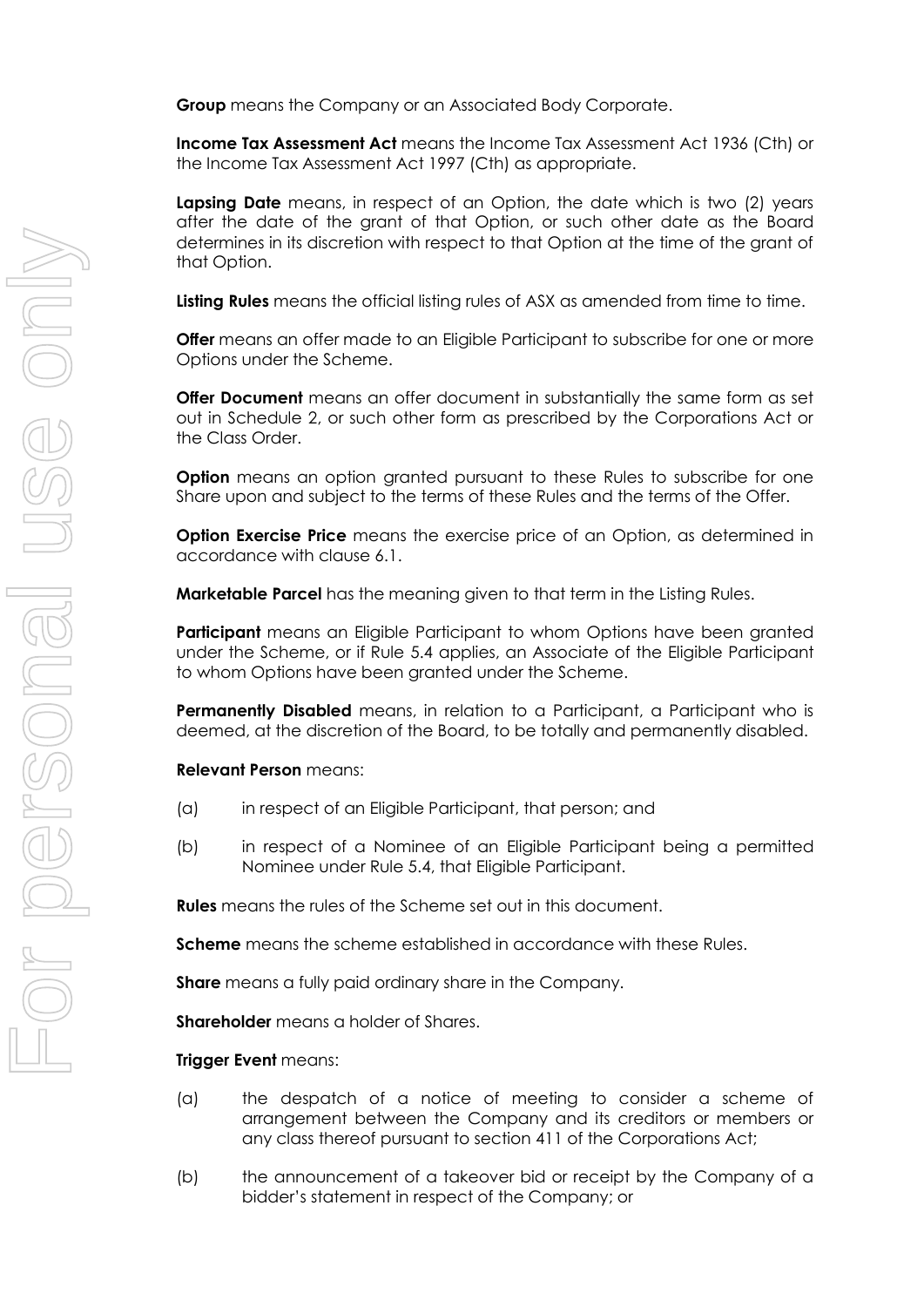(c) the date upon which a person or a group of associated persons becomes entitled, subsequent to the date of grant of the Option, to sufficient Shares to give it or them the ability, in general meeting, to replace all or allow a majority of the Board in circumstances where such ability was not already held by a person associated with such person or group of associated persons.

# **1.2 Interpretation**

In this Scheme unless the context otherwise requires:

- (a) headings are for convenience only and do not affect its interpretation;
- (b) an obligation or liability assumed by, or a right conferred on, 2 or more Parties binds or benefits all of them jointly and each of them severally;
- (c) the expression **person** includes an individual, the estate of an individual, a corporation, an authority, an association or joint venture (whether incorporated or unincorporated), a partnership and a trust;
- (d) a reference to any party includes that party's executors, administrators, successors and permitted assigns, including any person taking by way of novation;
- (e) a reference to any document (including this Scheme) is to that document as varied, novated, ratified or replaced from time to time;
- (f) a reference to any statute or to any statutory provision includes any statutory modification or re-enactment of it or any statutory provision substituted for it, and all ordinances, by-laws, regulations, rules and statutory instruments (however described) issued under it;
- (g) words importing the singular include the plural (and vice versa) and words indicating a gender include every other gender;
- (h) reference to parties, clauses, schedules, exhibits or annexures are references to parties, clauses, schedules, exhibits and annexures to or of this Scheme and a reference to this Scheme includes any schedule, exhibit or annexure to this Scheme;
- (i) where a word or phrase is given a defined meaning, any other part of speech or grammatical form of that word or phrase has a corresponding meaning; and
- (j) a reference to **\$** or **dollar** is to Australian currency.

# **2. PURPOSE**

The purpose of the Scheme is to:

- (a) encourage participation by Eligible Participants in the Company through Share ownership; and
- (b) attract, motivate and retain Eligible Participants.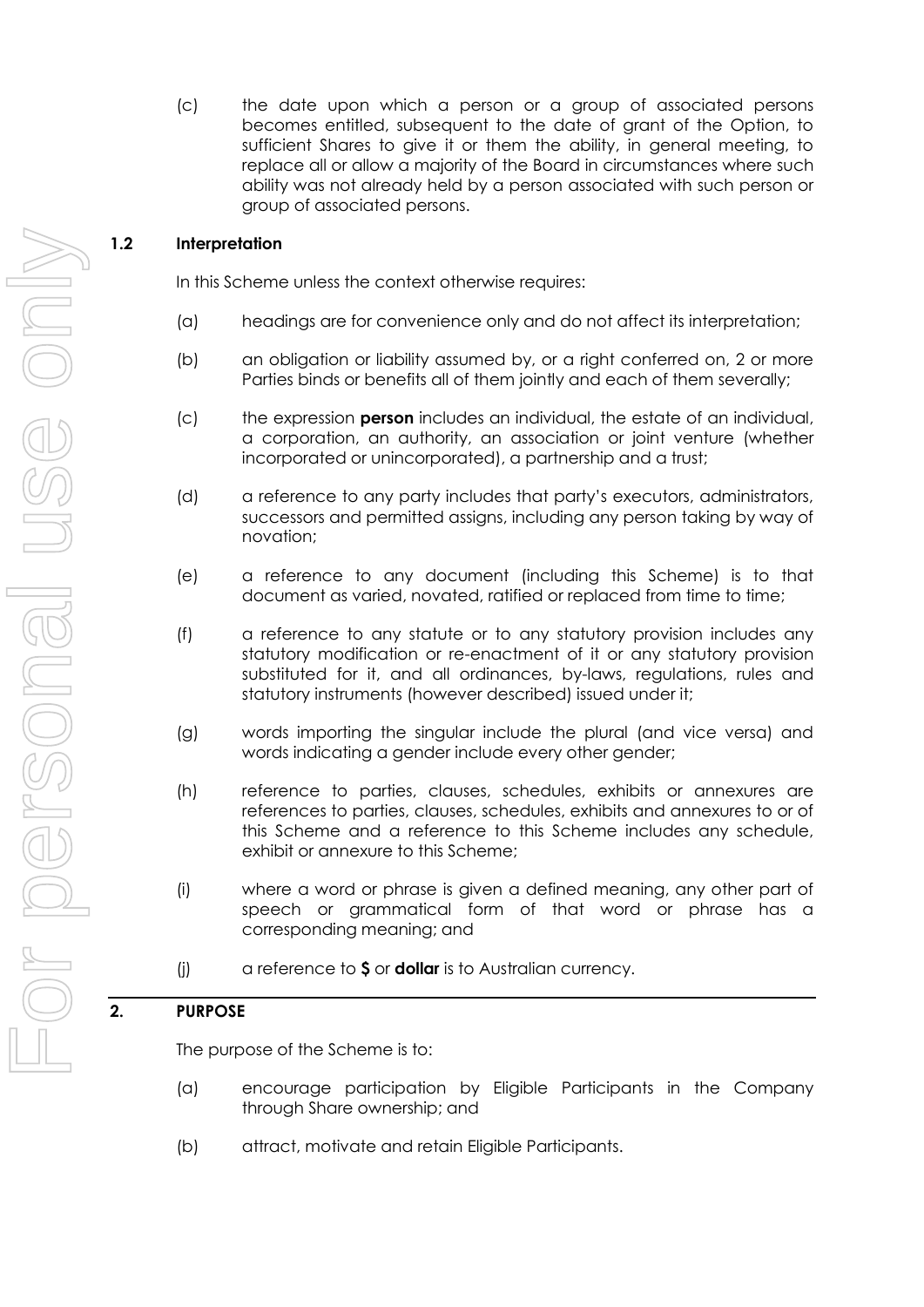#### **3. COMMENCEMENT**

This Scheme will commence on the date determined by the Board.

## **4. OPTION GRANTS**

#### **4.1 Entitlements**

The formula by which the entitlements of Eligible Participants shall be determined shall be at the absolute discretion of the Directors and shall take into account skills, experience, length of service with the Company, remuneration level and such other criteria as the Directors consider appropriate in the circumstances.

## **4.2 Number of Options**

Subject to Rule [4.4,](#page-4-0) the number of Options (if any) to be offered to an Eligible Participant from time to time will be determined by the Board in its discretion and in accordance with the Rules and applicable law.

## **4.3 No Consideration**

Options issued under the Scheme will be issued for no consideration.

## <span id="page-4-0"></span>**4.4 Limitation of Offers**

If the Company makes an Offer where:

- (a) the total number of Shares to be received on exercise of Options the subject of that Offer, exceeds the limit set out in the Class Order; or
- (b) the Offer does not otherwise comply with the terms and conditions set out in the Class Order,

the Company must comply with Chapter 6D of the Corporations Act at the time of that Offer.

## **5. OFFERS OF OPTIONS**

#### **5.1 Determination by the Board**

The Board, acting in its absolute discretion, may:

- (a) offer Options to any Eligible Participant from time to time as determined by the Board and in exercising that discretion, may have regard to some or all of the following:
	- (i) the Eligible Participant's length of service with the Group;
	- (ii) the contribution made by the Eligible Participant to the Group;
	- (iii) the potential contribution of the Eligible Participant to the Group; or
	- (iv) any other matter the Board considers relevant; and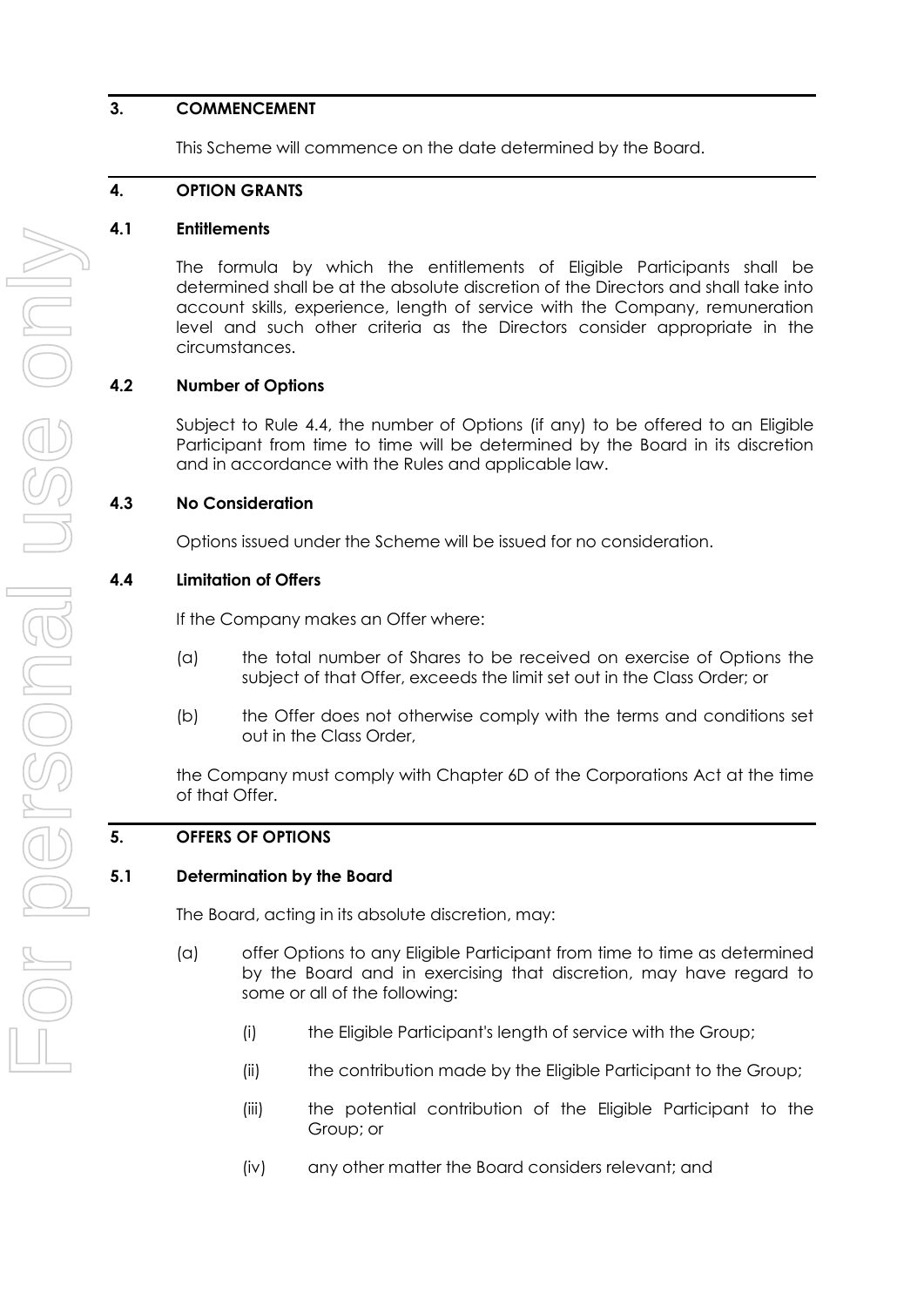(b) impose conditions, including performance-related conditions, on the right of a Participant to exercise any Option granted.

#### **5.2 Offer Document**

An Offer must be made using an Offer Document.

#### **5.3 Personal Offer**

Subject to Rule [5.4,](#page-5-1) an Offer is personal and is not assignable.

#### <span id="page-5-1"></span>**5.4 Renunciation**

Upon receipt of an Offer, an Eligible Participant may, by notice in writing to the Board, nominate an Associate of that Eligible Participant (**Nominee**) in whose favour the Eligible Participant wishes to renounce the Offer. The Board may, in its discretion, resolve not to allow a renunciation of an Offer in favour of a Nominee without giving any reason for that decision. If the Board resolves to allow a renunciation of an Offer in favour of a Nominee, the Eligible Participant will procure that the permitted Nominee accepts the Offer made to that Eligible Participant and that both the Eligible Participant and the Nominee agree to be bound by the Rules.

#### **5.5 Time Period**

An Eligible Participant (or permitted Nominee) may only accept an Offer within the time period specified in the Offer Document.

## **6. EXERCISE PRICE**

#### <span id="page-5-0"></span>**6.1 Option exercise price**

In respect of any proposed Offer, the Board may determine the Option Exercise Price for that Offer in its absolute discretion.

#### **6.2 Minimum Exercise Price**

Subject to the Listing Rules, the Option Exercise Price may be nil but to the extent the Listing Rules specify or require a minimum price, the Option Exercise Price in respect of an Offer made following First Quotation must not be less than any minimum price specified in the Listing Rules.

## **7. WHEN OPTIONS MAY BE EXERCISED**

#### <span id="page-5-3"></span>**7.1 Exercise**

- (a) Subject to Rules [7.1\(b\),](#page-5-2) [7.4](#page-6-0) and [7.5,](#page-7-0) a Participant will be entitled to exercise Options granted as a result of an Offer in respect of which all Exercise Conditions have been satisfied and which are otherwise capable of exercise in accordance with the terms of the relevant Offer and the Rules.
- <span id="page-5-2"></span>(b) An Option may not be exercised if it was issued in accordance with the Class Order and the Class Order prohibits the exercise of the Option.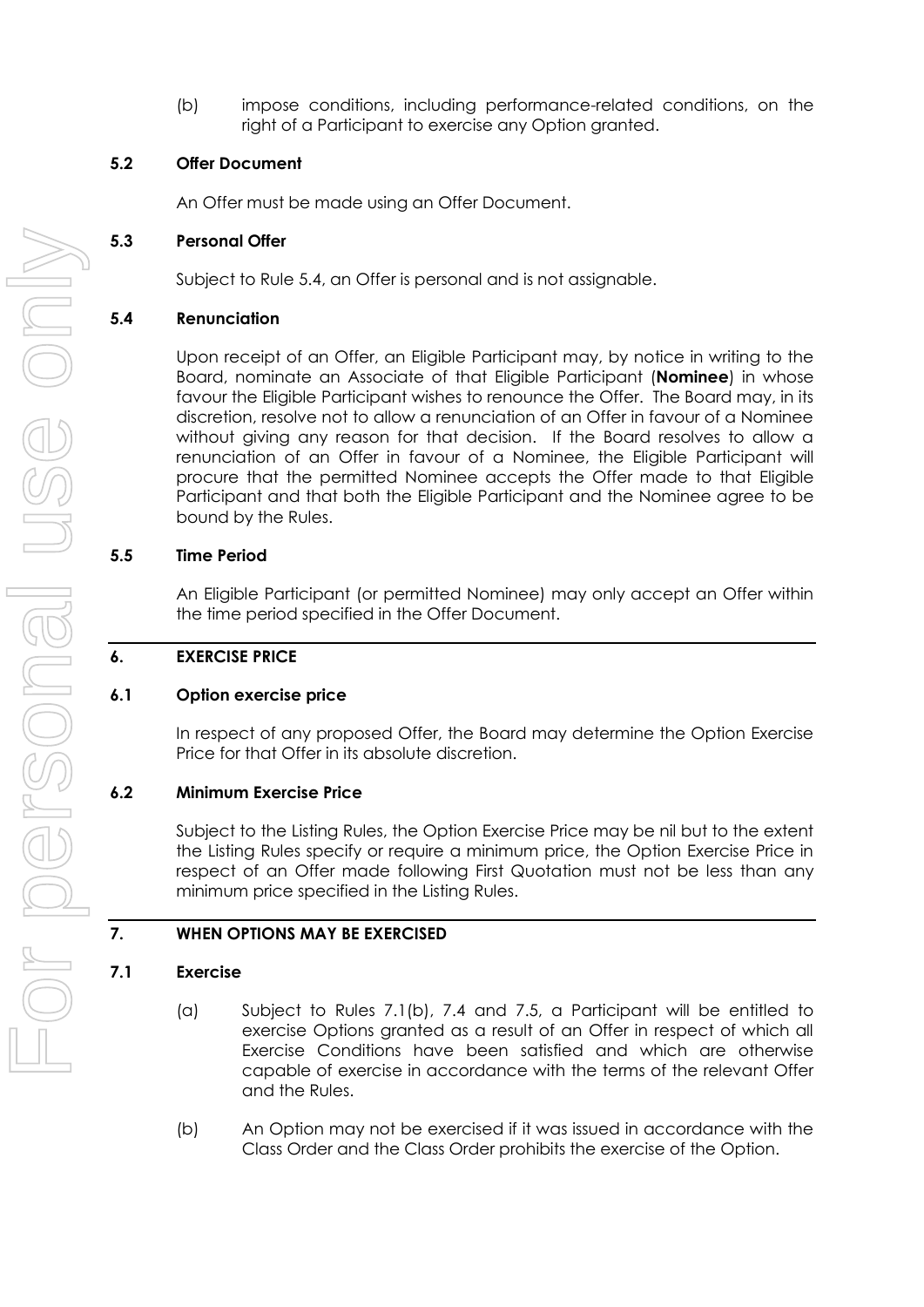(c) Once an Option is capable of exercise in accordance with this Rule [7.1,](#page-5-3) it may be exercised at any time up until 5.00pm in Perth on the Lapsing Date.

#### **7.2 One or Several Parcels**

Subject to Rule [7.1,](#page-5-3) Options may be exercised in one or more parcels of any size, provided that the number of Shares issued upon exercise of the number of Options in any parcel is not less than a Marketable Parcel.

#### **7.3 Adjustment to Terms of Exercise**

- (a) The Board will have the power to make adjustments to or vary the terms of exercise of an Option. Following First Quotation, any proposed variation or adjustment will be subject to any requirements of the Listing Rules.
- (b) No adjustment or variation of the terms of exercise of an Option will be made without the consent of the Participant who holds the relevant Option if such adjustment or variation would have a materially prejudicial effect upon the Participant (in respect of his or her outstanding Options), other than an adjustment or variation introduced primarily:
	- (i) for the purpose of complying with or conforming to present or future State, Territory or Commonwealth legislation governing or regulating the maintenance or operation of the Scheme or like Schemes;
	- (ii) to correct any manifest error or mistake; or
	- (iii) to enable a member of the Group to comply with the Corporations Act, the Listing Rules, applicable foreign law, or a requirement, policy or practice of the ASIC or other foreign or Australian regulatory body.

## <span id="page-6-0"></span>**7.4 Lapsing of Options**

Subject to the terms of the Offer made to a Participant and unless Rule [7.6](#page-7-1) or [7.7](#page-8-0) applies, a Participant's Options will lapse immediately and all rights in respect of those Options will thereupon be lost if, in respect of a Participant or an Offer:

- (a) the Relevant Person ceases to be an employee or director of, or to render services to, a member of the Group for any reason whatsoever (including without limitation resignation or termination for cause) and the Exercise Conditions have not been met;
- (b) the Exercise Conditions are unable to be met;
- (c) the Lapsing Date has passed; or
- (d) the deadline provided for in Rule [7.5](#page-7-0) has passed,

whichever is earlier.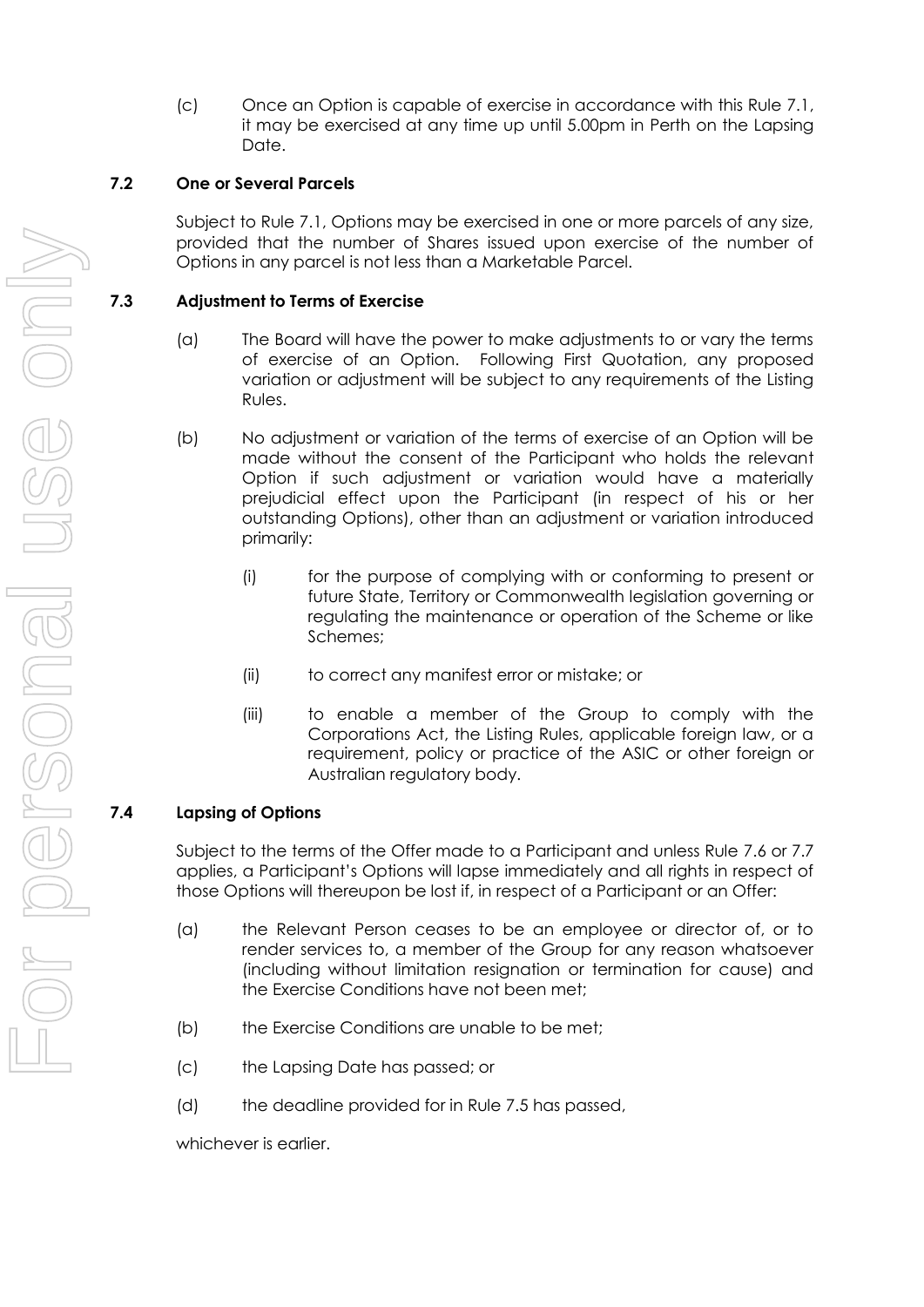#### <span id="page-7-0"></span>**7.5 Cessation of Employment where Exercise Conditions met**

Where a Relevant Person ceases to be an employee or director of, or to render services to, a member of the Group for any reason whatsoever (including without limitation resignation or termination for cause) prior to the Lapsing Date in relation to the Options granted under an Offer (**Ceasing Date**) and the Exercise Conditions have been met, the Participant will be entitled to exercise Options granted as a result of an Offer in accordance with the terms of the Offer and the Rules, for a period of up to 60 days after the Ceasing Date, after which the Participant's Options will lapse immediately and all rights in respect of those Options will thereupon be lost.

## <span id="page-7-1"></span>**7.6 Death, Permanent Disability, Retirement or Redundancy**

If in respect of a Participant, the Relevant Person dies, becomes Permanently Disabled, resigns employment on the basis of retirement from the workforce or is made redundant by the relevant member of the Group, prior to the Lapsing Date of any Options granted to that Participant (**Ceasing Event**):

- <span id="page-7-3"></span>(a) the Participant or the Participant's legal personal representative, where relevant, may exercise those Options which at that date:
	- (i) have become exercisable;
	- (ii) have not already been exercised; and
	- (iii) have not lapsed,

in accordance with Rule [7.6\(c\);](#page-7-2)

- <span id="page-7-4"></span>(b) at the absolute discretion of the Board, the Board may resolve that the Participant, or the Participant's legal personal representative, where relevant, may exercise those Options which at that date:
	- (i) have not become exercisable; and
	- (ii) have not lapsed,

in accordance with Rule [7.6\(c\)](#page-7-2) and, if the Board exercises that discretion, those unexercisable Options will not lapse other than as provided in Rule [7.6\(c\);](#page-7-2)

- <span id="page-7-5"></span><span id="page-7-2"></span>(c) (i) The Participant or the Participant's legal personal representative (as the case may be) must exercise the Options referred to in Rule [7.6\(a\)](#page-7-3) and, where permitted, Rule [7.6\(b\),](#page-7-4) no earlier than First Quotation and not later than the first to occur of: (A) the Lapsing Date of the Options in question; and (B) the date which is 6 months after the Ceasing Event or 6 months after First Quotation (whichever occurs first) provided that in the case of Options referred to in Rule [7.6\(b\),](#page-7-4) all Exercise Conditions have been met at that time (unless the Board decides to waive any relevant Exercise Conditions, in its absolute discretion).
	- (ii) Options which have not been exercised by the end of the period specified in Rule [7.6\(c\)\(i\)](#page-7-5) lapse immediately at the end of that period and all rights in respect of those Options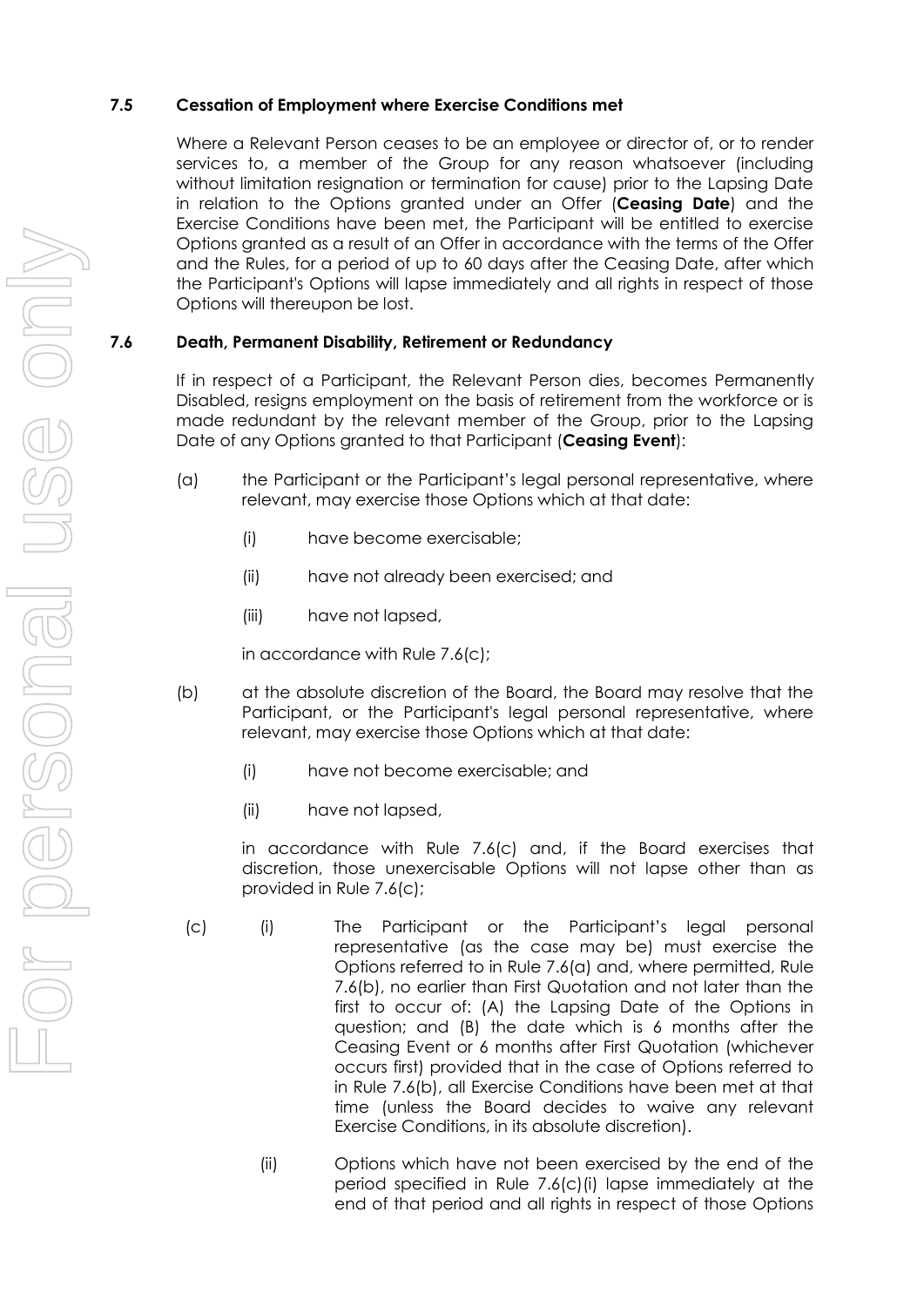will thereupon be lost.

(iii) Where the Lapsing Date for an Option the subject of this Rule [7.6](#page-7-1) occurs before First Quotation, that Option lapses at the end of its Lapsing Date and all rights in respect of that Option will thereupon be lost notwithstanding the terms of this Rule [7.6.](#page-7-1)

## <span id="page-8-0"></span>**7.7 Discretionary Exercise of Options**

Where, in respect of a Participant, the Relevant Person ceases to be an employee or director of, or to render services to, a member of the Group, for any reason, prior to the date on which Options become exercisable, the Board may, in its absolute discretion, determine that some or all of the Options held by that Participant do not lapse and may be exercised by the Participant, if otherwise permitted under the Rules, within such additional time as is determined by the Board following the Ceasing Date. Options which have not been exercised by the end of that period lapse immediately and all rights in respect of these Options will thereupon be lost.

#### **7.8 Entitlement**

- (a) Each Option entitles the holder to subscribe for and be allotted one Share.
- (b) Shares issued pursuant to the exercise of Options will in all respects, including bonus issues and new issues, rank equally and carry the same rights and entitlements as other Shares on issue.

## **8. MANNER OF EXERCISE OF OPTIONS**

#### <span id="page-8-1"></span>**8.1 Delivery to Company Secretary**

Options granted to a Participant may only be exercised by delivery to the Company's secretary (at a time when the Options may be exercised) of:

- <span id="page-8-2"></span>(a) the certificate for the Options or, if the certificate for the Options has been lost, mutilated or destroyed, a declaration to that effect, accompanied by an indemnity in favour of the Company against any loss, costs or expenses which might be incurred by the Company as a consequence of its relying on the declaration that the certificate has been lost, mutilated or destroyed;
- (b) a notice in the form of Schedule 1 addressed to the Company and signed by the Participant:
	- (i) stating that the Participant exercises the Options and specifying the number of Options which are exercised; and
	- (ii) specifying the subregister of the Company in which the Shares referred to in Rule [8.2\(a\)](#page-9-0) are to be recorded; and
- (c) payment to the Company of an amount equal to the Option Exercise Price multiplied by the number of Options which are being exercised unless there is no exercise price payable in respect of the Options to be exercised.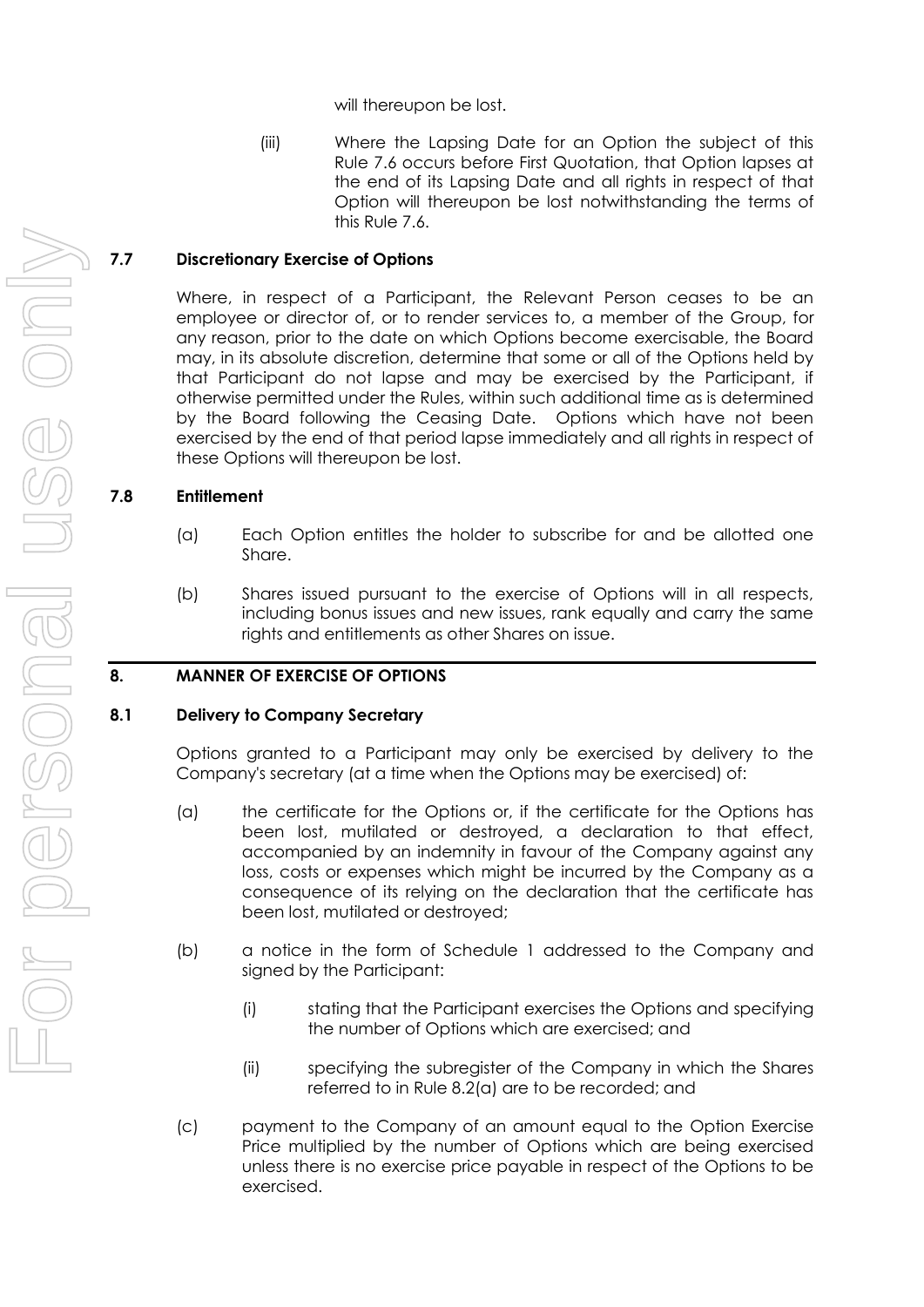#### <span id="page-9-1"></span>**8.2 Issue of Shares**

If the items specified in Rule [8.1](#page-8-1) are delivered in accordance with that Rule, the Company will, subject to the Listing Rules (if relevant):

- <span id="page-9-0"></span>(a) within 10 Business Days of delivery of the documents referred to in Rule [8.1](#page-8-1) issue to the Participant the Shares credited as being fully paid in respect of which the Options are exercised together with any additional Shares an entitlement to which has arisen under Rules 9 and 10 in consequence of the exercise of the Options; and
- (b) cancel the certificate delivered pursuant to Rule [8.1\(a\)](#page-8-2) and, if any Options which have not lapsed remain unexercised, deliver to the Participant a replacement certificate reflecting the number of those Options which remain unexercised.

## **8.3 Death of Participant**

If a Participant has died, the Participant's legal personal representative will stand in the place of the Participant for the purposes of Rules [8.1](#page-8-1) and [8.2](#page-9-1) subject only to prior production to the Company of such evidence as would be required to permit the legal personal representative to become registered as a shareholder in respect of the Shares held by the Participant.

## **8.4 Beneficial Owner of Shares**

From and including the date of issue to a Participant of any Shares in accordance with these Rules, the Participant will:

- (a) be the beneficial owner of those Shares; and
- (b) subject to Rule [8.6,](#page-9-2) the Corporations Act, the Constitution and, after First Quotation, the Listing Rules, be entitled to deal with those Shares as beneficial owner.

## **8.5 Equal Rank**

A Share issued on exercise of an Option will rank equally in all respects with Shares already on issue on the date of exercise of the Option, except for entitlements which had a record date before the date of issue of that Share.

## <span id="page-9-2"></span>**8.6 Official Quotation**

After First Quotation, the Company will make application for Shares which are issued after that time pursuant to Rule [8.2](#page-9-1) to be quoted in accordance with the Listing Rules.

# **9. NOTICE OF ADJUSTMENTS AND CUMULATION OF ADJUSTMENTS**

## **9.1 Cumulation of Adjustments**

Effect will be given to Rule 10 in such manner that the effect of the successive applications of them is cumulative, with the intention being that the adjustments they progressively effect will reflect previous adjustments.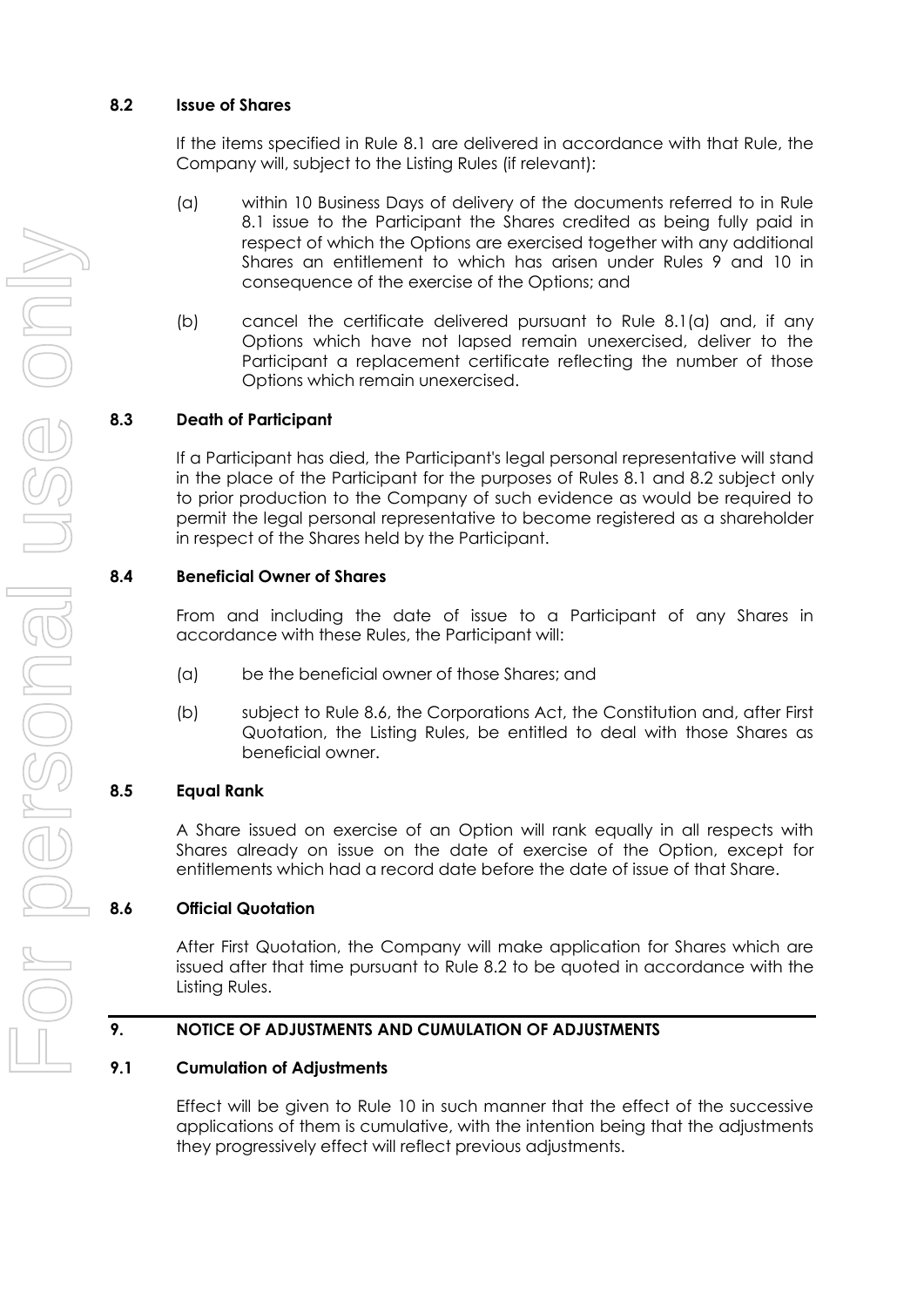#### **9.2 Notice of Adjustments**

Whenever the number of Shares comprised in an Option or the Option Exercise Price is adjusted pursuant to these Rules, the Company will give notice of the adjustment to the Participant and ASX together with calculations on which the adjustment is based.

## **10. NEW ISSUES AND ADJUSTMENTS FOR RIGHTS ISSUES**

#### **10.1 Participation generally**

There are no participating rights or entitlements inherent in the Options and holders will not be entitled to participate in new issues of capital offered to Shareholders during the currency of the Options. However, the Company will ensure that for the purposes of determining entitlements to any such issue, the record date will be at least 7 Business Days after the issue is announced. This will give Option holders the opportunity to exercise their Options prior to the date for determining entitlements to participate in any such issue.

## **10.2 Rights Issues**

If the Company makes a pro rata issue of securities (except a bonus issue) to the holders of Shares (other than an issue in lieu or in satisfaction of dividends or by way of dividend reinvestment) the Option Exercise Price shall be reduced according to the formula specified in the Listing Rules.

#### **10.3 Bonus issues**

In the event of a bonus issue of Shares being made pro-rata to Shareholders, (other than an issue in lieu of dividends), the number of Shares issued on exercise of each Option will include the number of bonus Shares that would have been issued if the Option had been exercised prior to the record date for the bonus issue. No adjustment will be made to the exercise price per Share of the Option.

## **10.4 Quotation**

Options will not be quoted on ASX. However, application will be made to ASX for official quotation of the Shares allotted pursuant to the exercise of Options if the Company's Shares are listed on ASX at that time.

## **10.5 Applications**

An application to be issued Options may be made by persons invited to participate in the Scheme in such form and upon such terms and conditions concerning the closing date for applications as are approved by the Directors from time to time.

## **10.6 Reorganisation**

The terms upon which Options will be granted will not prevent the Options being reorganised as required by the Listing Rules on the reorganisation of the capital of the Company.

#### **11. OVERRIDING RESTRICTIONS ON ISSUE AND EXERCISE**

Notwithstanding the Rules or the terms of any Option, no Option may be offered, granted or exercised and no Share may be issued under the Scheme if to do so: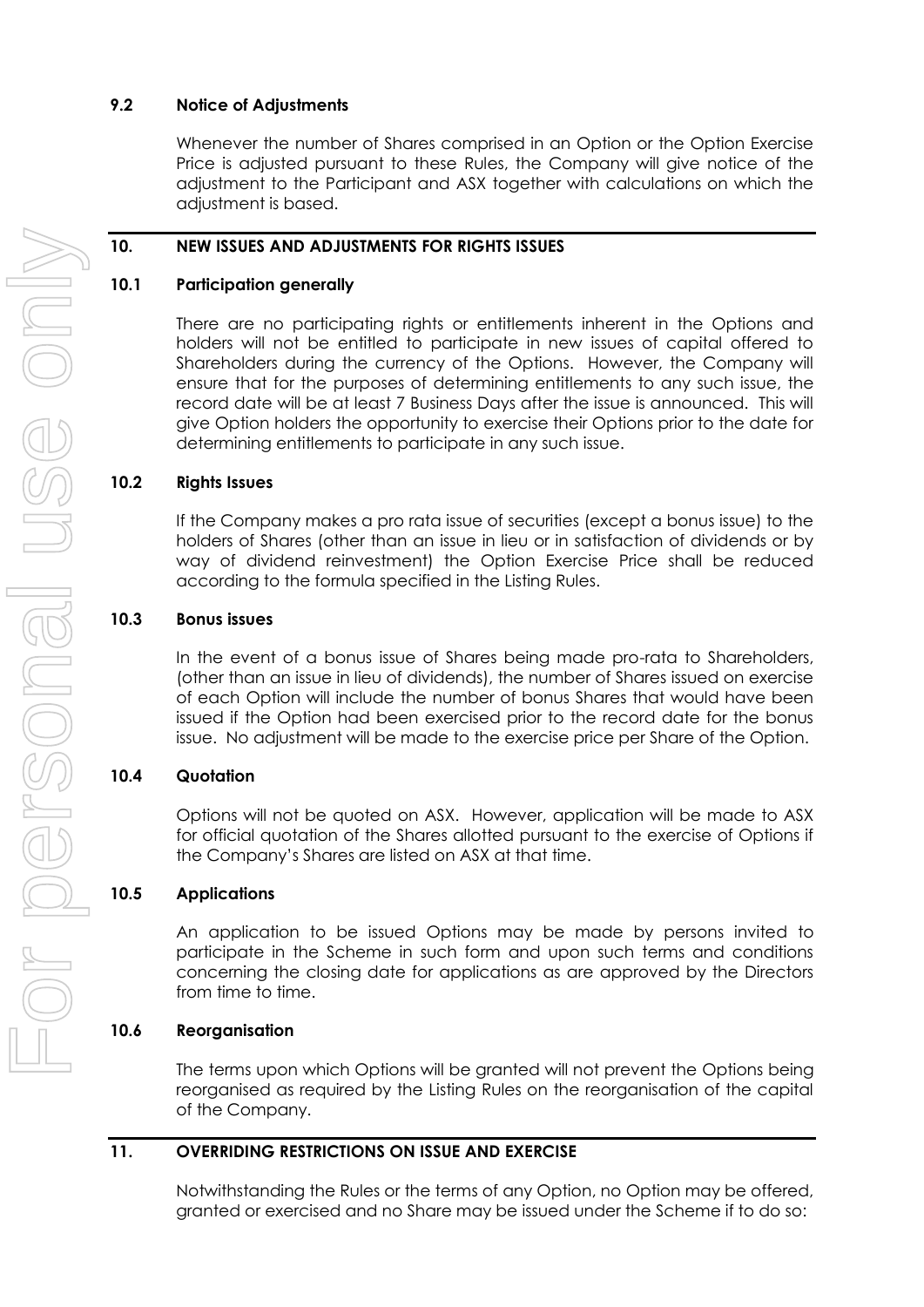- (a) would contravene the Corporations Act, the Listing Rules or any other applicable law; or
- (b) would contravene the local laws or customs of an Eligible Participant's country of residence or in the opinion of the Board would require actions to comply with those local laws or customs which are impractical.

## **12. AMENDMENT OF RULES**

Subject to and in accordance with the Listing Rules (including any waiver granted under such Listing Rules), the Directors (without the necessity of obtaining the prior or subsequent consent of Shareholders of the Company in a general meeting) may from time to time amend (including the power to revoke, add to or vary) all or any provisions of the Rules in any respect whatsoever, by an instrument in writing, provided that rights or entitlements in respect of any Option granted before the date of amendment shall not be reduced or adversely affected unless prior written approval from the affected holder(s) is obtained.

## **13. TRIGGER EVENT**

Notwithstanding the Rules of the Scheme, upon the occurrence of a Trigger Event, the Directors may determine:

- (a) that the Options may be exercised at any time from the date of such determination, and in any number until the date determined by the Directors acting bona fide so as to permit the holder to participate in any change of control arising from a Trigger Event, provided that the Directors will forthwith advise in writing each holder of such determination. Thereafter, the Options shall lapse to the extent they have not been exercised; or
- (b) to use their reasonable endeavours to procure that an offer is made to holders of Options on like terms (having regard to the nature and value of the Options) to the terms proposed under the Trigger Event in which case the Directors shall determine an appropriate period during which the holder may elect to accept the offer and, if the holder has not so elected at the end of that period, the Options shall immediately become exercisable and if not exercised within 10 days, shall lapse.

## **14. ADMINISTRATION OF SCHEME**

- (a) The Directors may appoint for the proper administration and management of the Scheme, such persons as it considers desirable and may delegate thereto such authorities as may be necessary or desirable for the administration and management of the Scheme.
- (b) Subject to the provisions of the Rules, the Directors may make such regulations and establish such procedures for the administration and management of the Scheme as they consider appropriate.
- (c) The decision of the Directors as to the interpretation, effect or application of the Rules will be final.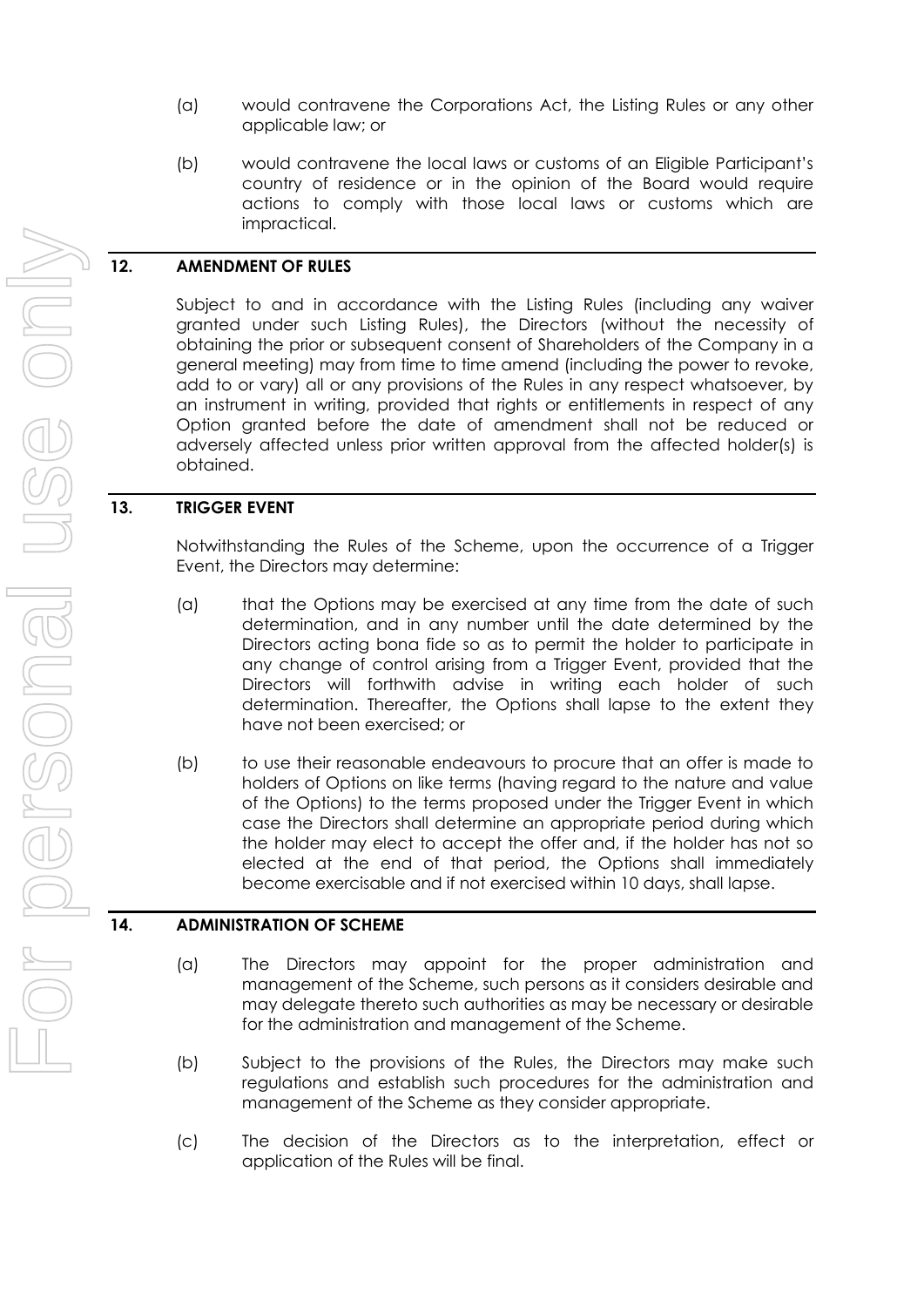#### **15. RIGHTS OF ELIGIBLE PARTICIPANTS**

Neither participation in the Scheme by the Company or an Associated Body Corporate or any Eligible Participants or Option holders or anything contained in these Rules shall in any way prejudice or affect the right of the Company or an Associated Body Corporate to dismiss any Eligible Participant or Option holder or to vary the terms of employment of any Eligible Participant or Option holder. Nor shall participation or the rights or benefits of an Eligible Participant or Option holder under the Rules be relevant to or used as grounds for granting or increasing damages in any action brought by an Eligible Participant or Option holder against the Company or an Associated Body Corporate whether in respect of any alleged wrongful dismissal or otherwise.

## **16. ATTORNEY**

Each Participant, in consideration of an Offer:

- (a) irrevocably appoints the Company and any person nominated from time to time by the Company (each an "attorney"), severally, as the Participant's attorney to complete and execute any documents including applications for Shares and Share transfers and to do all acts or things on behalf of and in the name of the Participant which may be convenient or necessary for the purpose of giving effect to the provisions of these Rules;
- (b) covenants that the Participant will ratify and confirm any act or thing done pursuant to this power;
- (c) releases each member of the Group and the attorney from any liability whatsoever arising from the exercise of the powers conferred by this Rule; and
- (d) indemnifies and holds harmless each member of the Group and the attorney in respect thereof.

## **17. ASIC RELIEF**

Notwithstanding any other provisions of the Scheme, every covenant or other provision set out in an exemption or modification granted from time to time by the ASIC in respect of the Scheme pursuant to its power to exempt and modify the Corporations Act and required to be included in the Scheme in order for that exemption or modification to have full effect, is deemed to be contained in the Scheme. To the extent that any covenant or other provision deemed by this Rule to be contained in the Scheme is inconsistent with any other provision in the Scheme, the deemed covenant or other provision shall prevail.

#### **18. NOTICES**

Any notice to Participants may be given in such manner as the Board determines.

#### **19. GOVERNING LAW**

This Scheme is governed by and shall be construed and take effect in accordance with the laws of Western Australia.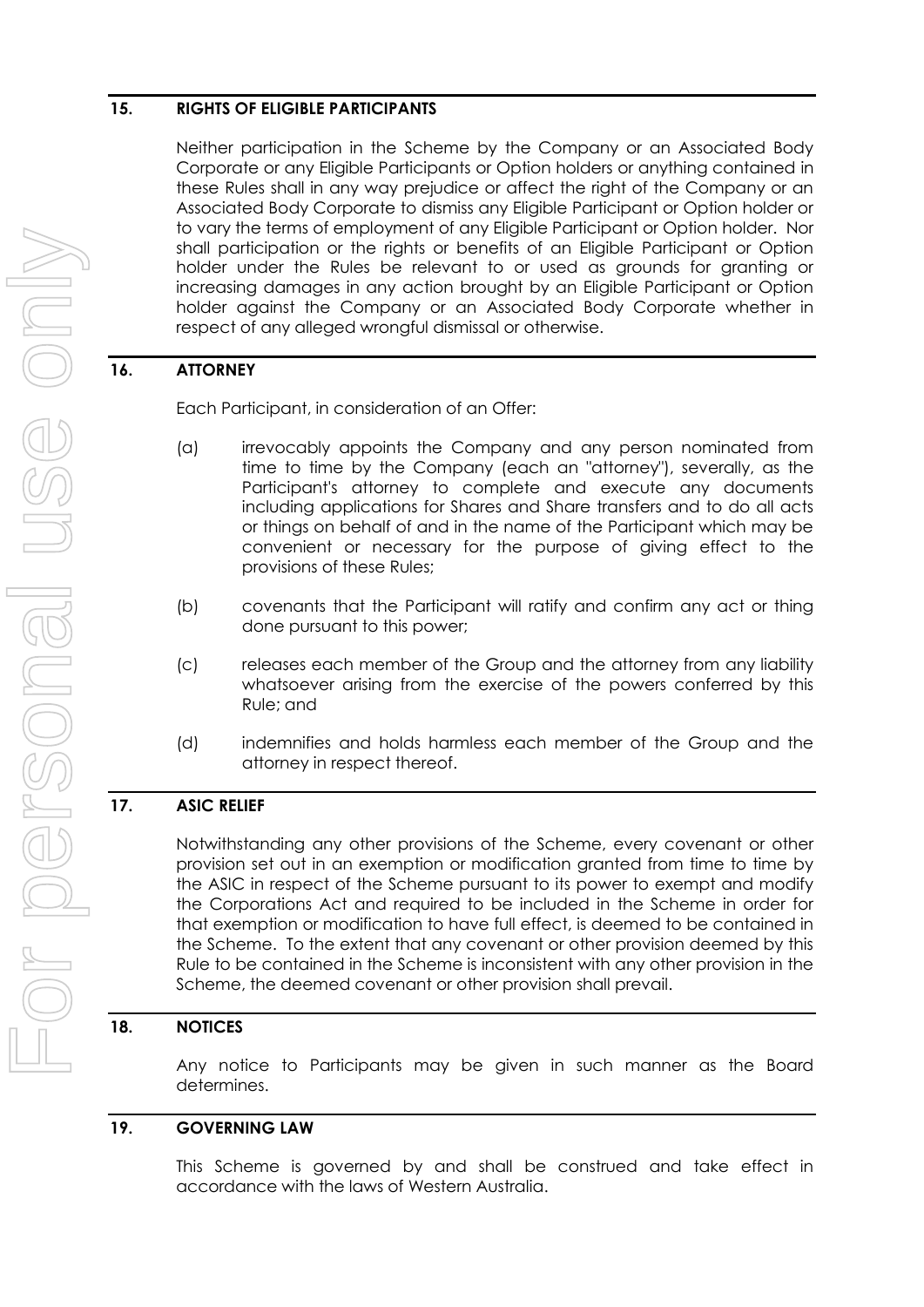# **SCHEDULE 1 – NOTICE OF EXERCISE OF OPTIONS**

To: The Directors Exalt Resources Limited

| $\frac{1}{2}$<br>We | Ωt                                                                                       |  |  |  |
|---------------------|------------------------------------------------------------------------------------------|--|--|--|
|                     | being registered holder(s) of the options to subscribe                                   |  |  |  |
|                     | for fully paid ordinary shares in the Company set out on the certificate annexed to this |  |  |  |
|                     | notice, hereby exercise<br>of the abovementioned options. I/We enclose                   |  |  |  |
|                     | my/our cheque for $\frac{2}{3}$<br>in payment of the application monies due in           |  |  |  |
|                     | respect of those shares calculated on the basis of \$<br>per share.                      |  |  |  |

I/ We authorise and direct the Company to register me/us as the holder(s) of the shares to be allotted to me/us and I/we agree to accept such shares subject to the provisions of the Constitution of the Company.

Dated the day of 200

**Signature of Holder(s)**

Note:

1. Each holder must sign.

\_\_\_\_\_\_\_\_\_\_\_\_\_\_\_\_\_\_\_\_\_\_\_\_\_\_\_\_\_\_\_\_\_

- 2. An application by a company must be executed in accordance with section 127 of the Corporations Act 2001 (Cth) and if signing for a company as a sole director/secretary – ensure "sole director" and "sole secretary" is written beside the signature.
- 3. Cheques should be made payable to Exalt Resources Limited.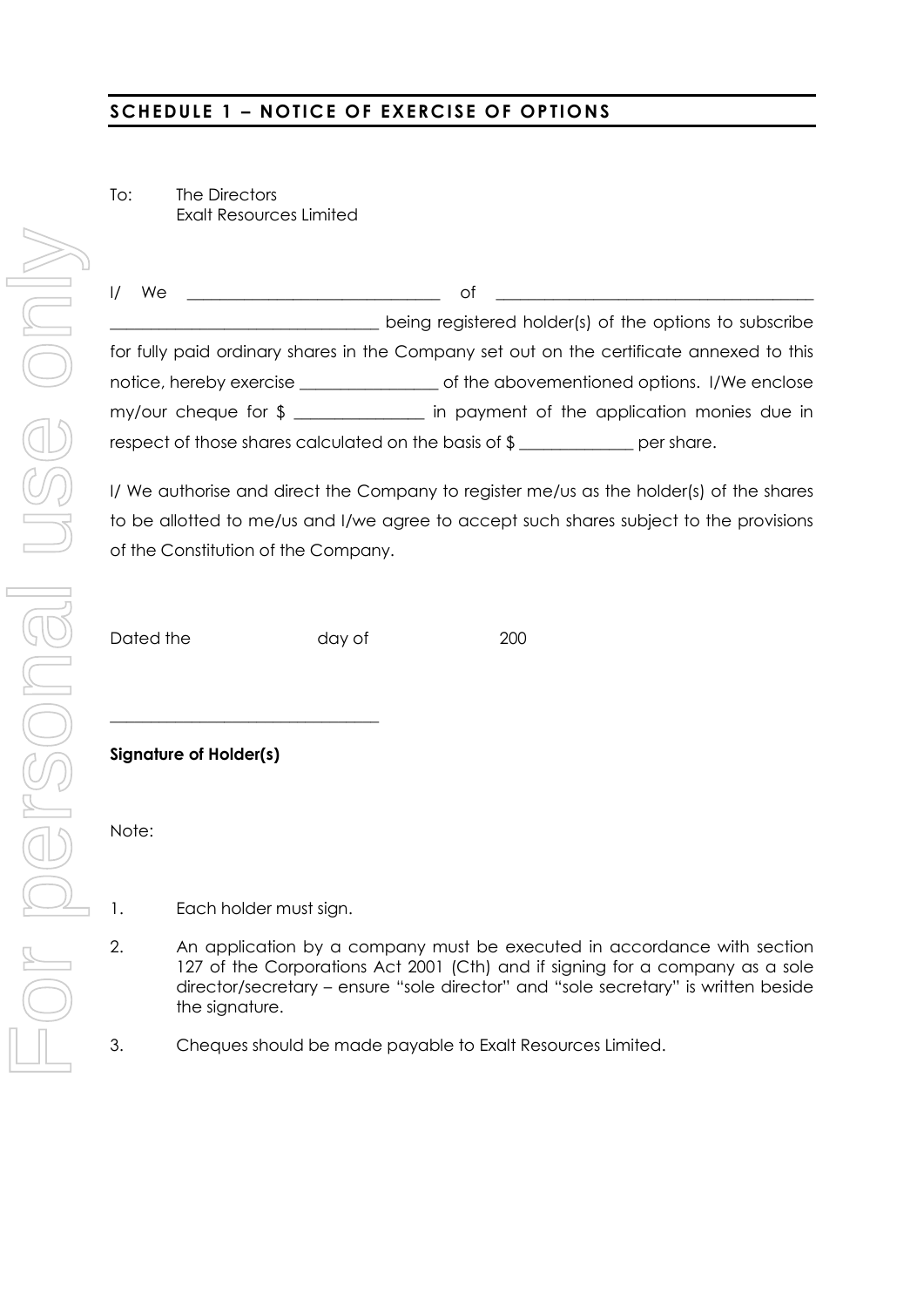[Name and address of employee]

## Dear [\*]

## **INCENTIVE OPTION SCHEME**

The board of directors of (\*) (**Company**) is pleased to make an offer to you of [\*] options pursuant to its incentive option scheme (**Scheme**).

In accordance with ASIC Class Order 03/184, the Company informs you of the following:

- (a) accompanying this letter is a full copy of the terms of the Scheme;
- (b) this offer remains open for acceptance by you for 14 days from the date of this letter (**Offer Period**);
- (c) the options under the Scheme will be granted to you for nil consideration;
- (d) the exercise price of each of the options is  $\frac{1}{2}$  and the expiry date is  $[*]$ ;
- (e) the Company undertakes that during the period commencing on the date of this letter and expiring at the end of the Offer Period, it will within a reasonable period of you so requesting, make available to you the current market price of the underlying shares to which the options relate;
- (f) that, unless at the time of the exercise of the options the shares the subject of those options will be in the same class as securities which have been quoted on the financial market operated by ASX Limited or an approved foreign market throughout the 12 month period immediately preceding the exercise date of the options without suspension for more than a total of 2 trading days during that period, the Company will have a prospectus available in relation to the shares the subject of the options which complies with the requirements of the Corporations Act; and
- (g) employees cannot exercise the options being offered unless either a current prospectus is available to them or the shares the subject of the options are in the same class as securities which have been quoted on the financial market operated by ASX Limited or an approved foreign market throughout the 12 month period immediately preceding the exercise date of the options without suspension for more than a total of 2 trading days during that period.

Could you please confirm your acceptance of the offer set out in this letter by signing in the appropriate place below and returning it to the Company on facsimile number [insert].